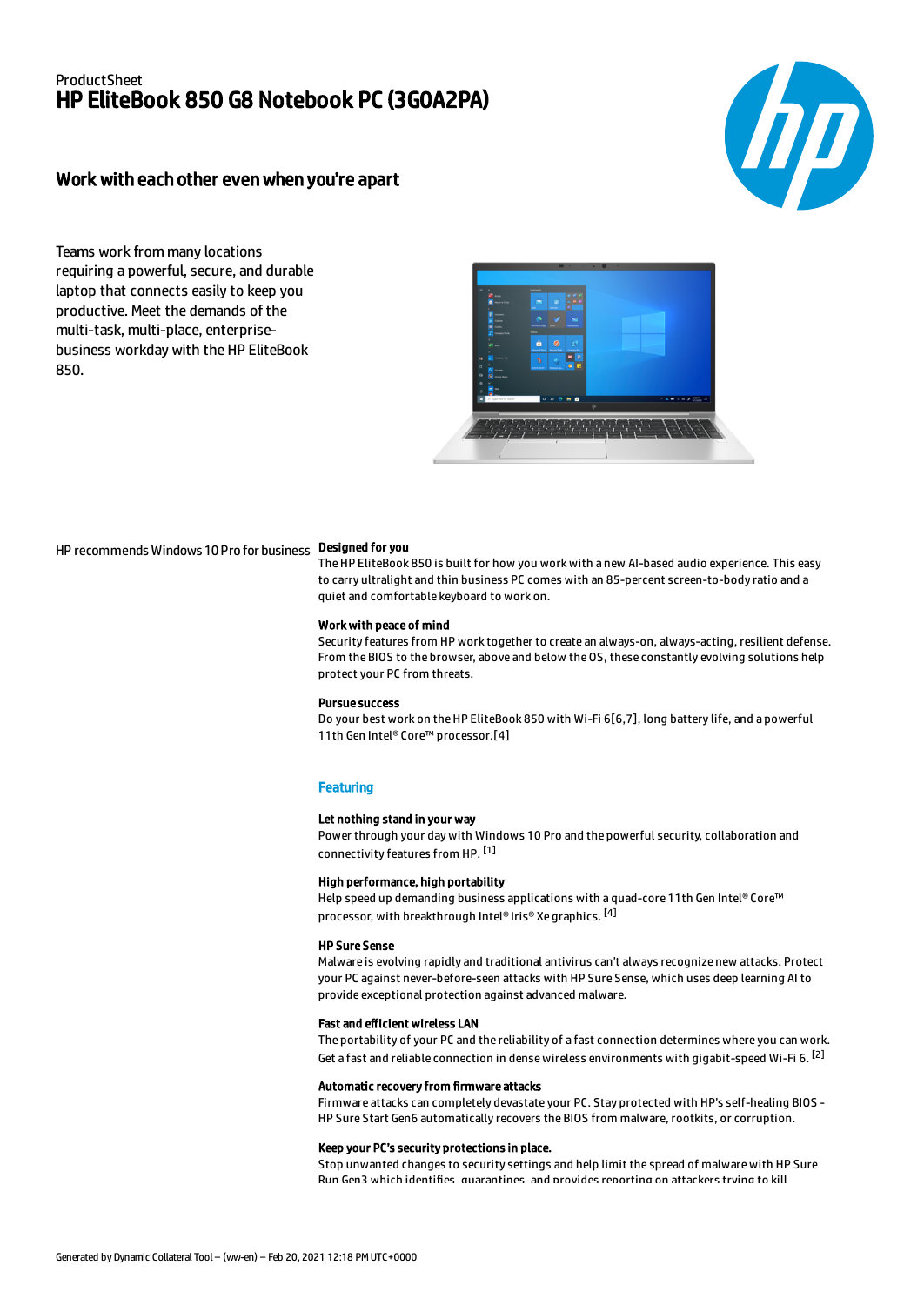# Specifications

| <b>Operating system</b>                      | Windows 10 Pro 64                                                                                                                                                                                                                                                                                                                                                                                                                                                                                                                                                                                                             |  |
|----------------------------------------------|-------------------------------------------------------------------------------------------------------------------------------------------------------------------------------------------------------------------------------------------------------------------------------------------------------------------------------------------------------------------------------------------------------------------------------------------------------------------------------------------------------------------------------------------------------------------------------------------------------------------------------|--|
| <b>Processor family</b>                      | 11th Generation Intel® Core™ i5 processor                                                                                                                                                                                                                                                                                                                                                                                                                                                                                                                                                                                     |  |
| <b>Processor</b>                             | Intel® Core™ i5-1135G7 (up to 4.2 GHz with Intel® Turbo Boost Technology, 8 MB L3 cache, 4 cores) <sup>[6,7]</sup>                                                                                                                                                                                                                                                                                                                                                                                                                                                                                                            |  |
| <b>Memory</b>                                | 8 GB DDR4-3200 SDRAM (1 x 8 GB)                                                                                                                                                                                                                                                                                                                                                                                                                                                                                                                                                                                               |  |
| <b>Memory Slots</b>                          | 2 SODIMM                                                                                                                                                                                                                                                                                                                                                                                                                                                                                                                                                                                                                      |  |
| <b>Internal Storage</b>                      | 256 GB PCIe® NVMe™ SSD                                                                                                                                                                                                                                                                                                                                                                                                                                                                                                                                                                                                        |  |
| Optical drive                                | Not included                                                                                                                                                                                                                                                                                                                                                                                                                                                                                                                                                                                                                  |  |
| <b>Graphics</b>                              | <b>Discrete</b>                                                                                                                                                                                                                                                                                                                                                                                                                                                                                                                                                                                                               |  |
| Graphics (discrete)                          | NVIDIA® GeForce® MX450 (2 GB GDDR5 dedicated)                                                                                                                                                                                                                                                                                                                                                                                                                                                                                                                                                                                 |  |
| <b>Graphics</b>                              | Integrated                                                                                                                                                                                                                                                                                                                                                                                                                                                                                                                                                                                                                    |  |
| <b>Graphics (integrated)</b>                 | Intel <sup>®</sup> UHD Graphics                                                                                                                                                                                                                                                                                                                                                                                                                                                                                                                                                                                               |  |
| <b>Display</b>                               | 39.6 cm (15.6") diagonal, FHD (1920 x 1080), IPS, anti-glare, 250 nits, 45% NTSC                                                                                                                                                                                                                                                                                                                                                                                                                                                                                                                                              |  |
| <b>Display</b>                               | 15.6" diagonal, FHD (1920 x 1080), IPS, anti-glare, 250 nits, 45% NTSC <sup>[16,17,18]</sup>                                                                                                                                                                                                                                                                                                                                                                                                                                                                                                                                  |  |
| Display size (diagonal)                      | 39.6 cm (15.6")                                                                                                                                                                                                                                                                                                                                                                                                                                                                                                                                                                                                               |  |
| Display size (diagonal)                      | 15.6"                                                                                                                                                                                                                                                                                                                                                                                                                                                                                                                                                                                                                         |  |
| <b>Audio features</b>                        | Audio by Bang & Olufsen, dual stereo speakers, 3 multi array microphone                                                                                                                                                                                                                                                                                                                                                                                                                                                                                                                                                       |  |
| Minimum dimensions ( $W \times D \times H$ ) | 35.6 x 23.37 x 1.92 cm                                                                                                                                                                                                                                                                                                                                                                                                                                                                                                                                                                                                        |  |
| Minimum dimensions (W x D x H)               | 14.01 x 9.2 x 0.75 in                                                                                                                                                                                                                                                                                                                                                                                                                                                                                                                                                                                                         |  |
| Weight                                       | Starting at 1.77 kg (touch); Starting at 1.68 kg (non-touch)<br>(Weight will vary by configuration.)                                                                                                                                                                                                                                                                                                                                                                                                                                                                                                                          |  |
| Weight                                       | Starting at 3.91 lb (touch); Starting at 3.71 lb (non-touch)<br>(Weight will vary by configuration.)                                                                                                                                                                                                                                                                                                                                                                                                                                                                                                                          |  |
| Keyboard                                     | HP Premium Keyboard - spill-resistant, optional backlit keyboard with numeric keypad                                                                                                                                                                                                                                                                                                                                                                                                                                                                                                                                          |  |
| <b>Pointing device</b>                       | Clickpad with multi-touch gesture support                                                                                                                                                                                                                                                                                                                                                                                                                                                                                                                                                                                     |  |
| Camera                                       | 720p HD camera                                                                                                                                                                                                                                                                                                                                                                                                                                                                                                                                                                                                                |  |
| Ports                                        | 2 Thunderbolt™ 4 with USB4 Type-C® 40Gbps signaling rate (USB Power Delivery, DisplayPort™ 1.4); 2 SuperSpeed<br>USB Type-A 5Gbps signaling rate (1 charging); 1 Stereo headphone/microphone combo jack; 1 HDMI 2.0b; 1 AC<br>power <sup>[32]</sup><br>(HDMI cable sold separately.)                                                                                                                                                                                                                                                                                                                                          |  |
| <b>Wireless</b>                              | Intel® AX201 Wi-Fi 6 (2x2) and Bluetooth® 5 combo, non-vPro®                                                                                                                                                                                                                                                                                                                                                                                                                                                                                                                                                                  |  |
| <b>Power</b>                                 | HP Smart 65 W External AC power adapter <sup>[34,35]</sup>                                                                                                                                                                                                                                                                                                                                                                                                                                                                                                                                                                    |  |
| Battery type                                 | HP Long Life 3-cell, 56 Wh Li-ion                                                                                                                                                                                                                                                                                                                                                                                                                                                                                                                                                                                             |  |
| <b>Battery weight</b>                        | 0.45 <sub>th</sub>                                                                                                                                                                                                                                                                                                                                                                                                                                                                                                                                                                                                            |  |
| <b>Battery weight</b>                        | 204q                                                                                                                                                                                                                                                                                                                                                                                                                                                                                                                                                                                                                          |  |
| <b>Management features</b>                   | HP Driver Packs; HP System Software Manager (SSM); HP BIOS Config Utility (BCU); HP Client Catalog; HP<br>Manageability Integration Kit Gen4 <sup>[21,22]</sup>                                                                                                                                                                                                                                                                                                                                                                                                                                                               |  |
| Sustainable impact specifications            | Ocean-bound plastic in speaker enclosure; 35% post-consumer recycled plastic; Low Halogen; Bulk packaging<br>available                                                                                                                                                                                                                                                                                                                                                                                                                                                                                                        |  |
| <b>Security management</b>                   | Absolute persistence module; HP DriveLock and Automatic DriveLock; HP Secure Erase; Power-on authentication;<br>Preboot authentication; TPM 2.0 embedded security chip shipped with Windows 10 (Common Criteria EAL4+<br>Certified); HP Sure Click; HP Sure Sense; Support for chassis padlocks and cable lock devices; HP Sure Start Gen6; HP<br>Sure Run Gen3; HP Sure Recover Gen3; HP Sure Admin; HP BIOSphere Gen6 <sup>[23,24,25,26,27,28,29,30,31,33]</sup>                                                                                                                                                            |  |
| Software included                            | HP Connection Optimizer; HP Image Assistant; HP Hotkey Support; HP Noise Cancellation Software; HP PC<br>Hardware Diagnostics UEFI; HP Support Assistant; Buy Office (Sold separately); HP Power Manager; HP WorkWell;<br>myHP; HP Privacy Settings; HSA Fusion for Commercial; HSA Telemetry for Commercial; Touchpoint Customizer for<br>Commercial; HP Notifications; HP QuickDrop; Tile App; HP Wireless Button Driver <sup>[19,20,39]</sup>                                                                                                                                                                              |  |
| Warranty                                     | HP Services offers 1-year and 3-year limited warranties and 90 day software limited warranty options depending on<br>country. Batteries have a default one year limited warranty except for Long Life Batteries which will have same 1-<br>year or 3-year limited warranty as the platform. On-site service and extended coverage is also available. HP Care<br>Pack Services are optional extended service contracts that go beyond the standard limited warranties. To choose<br>the right level of service for your HP product, use the HP Care Pack Services Lookup Tool at:<br>http://www.hp.com/go/cpc. <sup>[36]</sup> |  |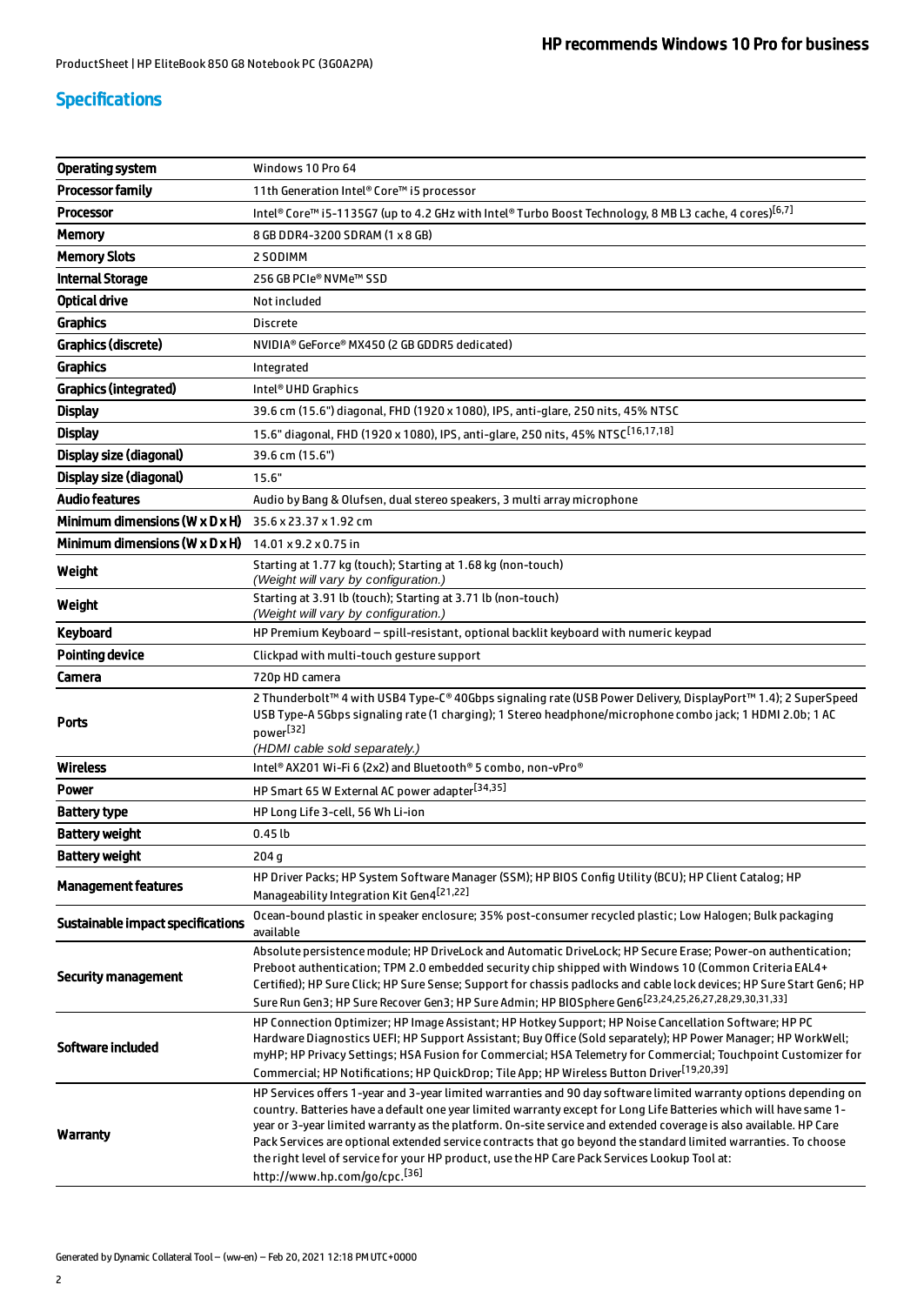# Top Recommended Displays, Accessories and Services

| <b>E-Series</b>                         |                |  |
|-----------------------------------------|----------------|--|
| HP E24 G4 FHD Monitor                   | <b>9VF99AA</b> |  |
| HP E24d G4 FHD Advanced Docking Monitor | 6PA50AA        |  |
| HP E27q G4 QHD Monitor                  | 9VG82AA        |  |
| <b>Docking Stations</b>                 |                |  |
| <b>HP USB-C Dock G5</b>                 | 5TW10AA        |  |
| HP USB-C/A Universal Dock G2            | 5TW13AA        |  |
| HP Thunderbolt Dock 120W G2             | 2UK37AA        |  |
| Cases                                   |                |  |
| HP Executive 15.6 Top Load              | 6KD06AA        |  |
| <b>Backpacks</b>                        |                |  |
| HP Recycled Series 15.6-inch Backpack   | 5KN28AA        |  |
| <b>Keyboard and Mouse Kits</b>          |                |  |
| HP Slim Wireless Keyboard and Mouse     | <b>T6L04AA</b> |  |
| Mice                                    |                |  |
| <b>HP Bluetooth Travel Mouse</b>        | 6SP30AA        |  |
| <b>HP Elite Presenter Mouse</b>         | 2CE30AA        |  |
| <b>AC Adapters</b>                      |                |  |
| HP 45W Smart AC Adapter                 | <b>H6Y88AA</b> |  |
| <b>PC Locks</b>                         |                |  |
| HP Sure Key Cable Lock                  | 6UW42AA        |  |
| HP Nano Keyed Cable Lock                | 1AJ39AA        |  |